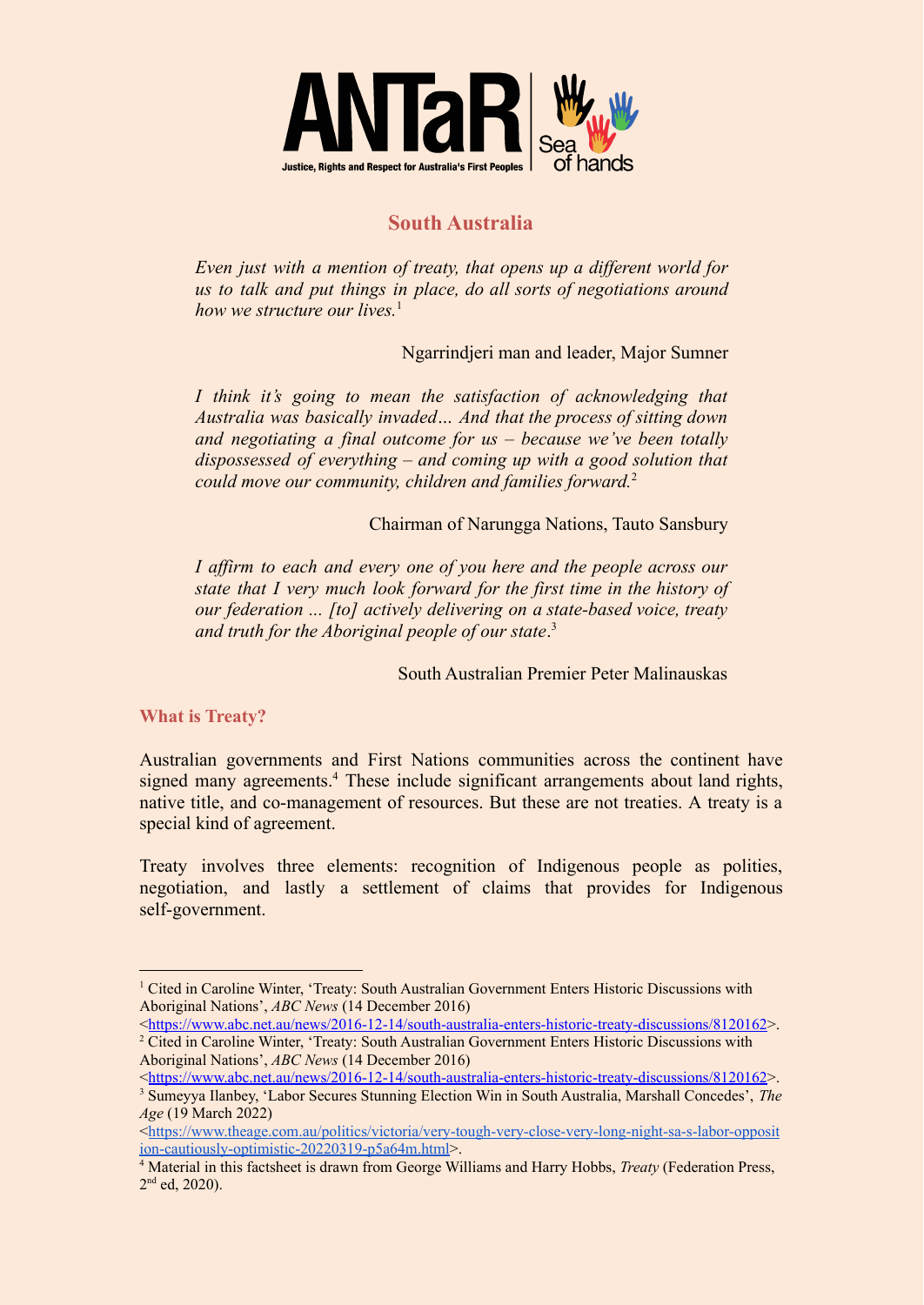The conditions are important. A treaty is an instrument that is designed to improve the lives of First Nations communities and aims to secure the foundations for a just relationship between Indigenous peoples and the State.

In South Australia, discussions between the South Australian Government and three Aboriginal nations aimed at finalising a Treaty first took place in late 2017. These discussions culminated in the Buthera Agreement between the Narungga Nation and the state government. However, after a change of government in 2018, treaty negotiations stopped. With a new government securing election in March 2022, it is expected that the treaty process will soon be revived.

**What is the history of Treaty in South Australia?**

No formal treaty has ever been signed between Aboriginal and Torres Strait Islander peoples and the British or Australian governments. It could have been different in South Australia.

In 1832, George Arthur, the Governor of Van Diemen's' Land (now Tasmania) noted that it was 'a fatal error … that a treaty was not entered into with the natives' in the colony. Arthur recommended a treaty be signed before a colony was set up in South Australia<sup>5</sup>

Unlike other areas of Australia, British colonisation of the area that is now known as South Australia was meticulously planned. The *South Australia Act 1834* legislated for the establishment of a settlement in South Australia. In 1836, [Letters](https://www.foundingdocs.gov.au/resources/transcripts/sa2_doc_1836.pdf) Patent establishing the Province of South Australia were issued. Significantly, the Letters Patent included recognition of the rights of the 'Aboriginal Natives' to live within the lands of the new Province.

Provided Always that nothing in those our Letters Patent contained shall affect or be construed to affect the rights of any Aboriginal Natives of the said Province to the actual occupation or enjoyment in their own Persons or in the Persons of their Descendants of any Lands therein now actually occupied or enjoyed by such Natives.

Despite the existence of the Letters Patent, the rights of Aboriginal people were ignored. Like the rest of the continent, no treaties were signed.

Nevertheless, the Letters Patent retain a moral strength. In 1966, the *Aboriginal Lands Trust Act* was passed by the South Australian Parliament. The first major recognition of Aboriginal land rights, the Act marked a return to the promises made in the unfulfilled Letters Patent. Other land rights acts, such as the *Pitjantjatjara Land Right Act*, have since been passed.

It was not until 2016, however, that a South Australian government committed to talking treaty with Aboriginal South Australians. In 2016, Kyam Maher, the South Australian Minister for Aboriginal Affairs and Reconciliation, announced that the

<sup>5</sup> Lyndall Ryan, *Tasmanian Aborigines: A History since 1803* (Allen & Unwin, 2012) 115.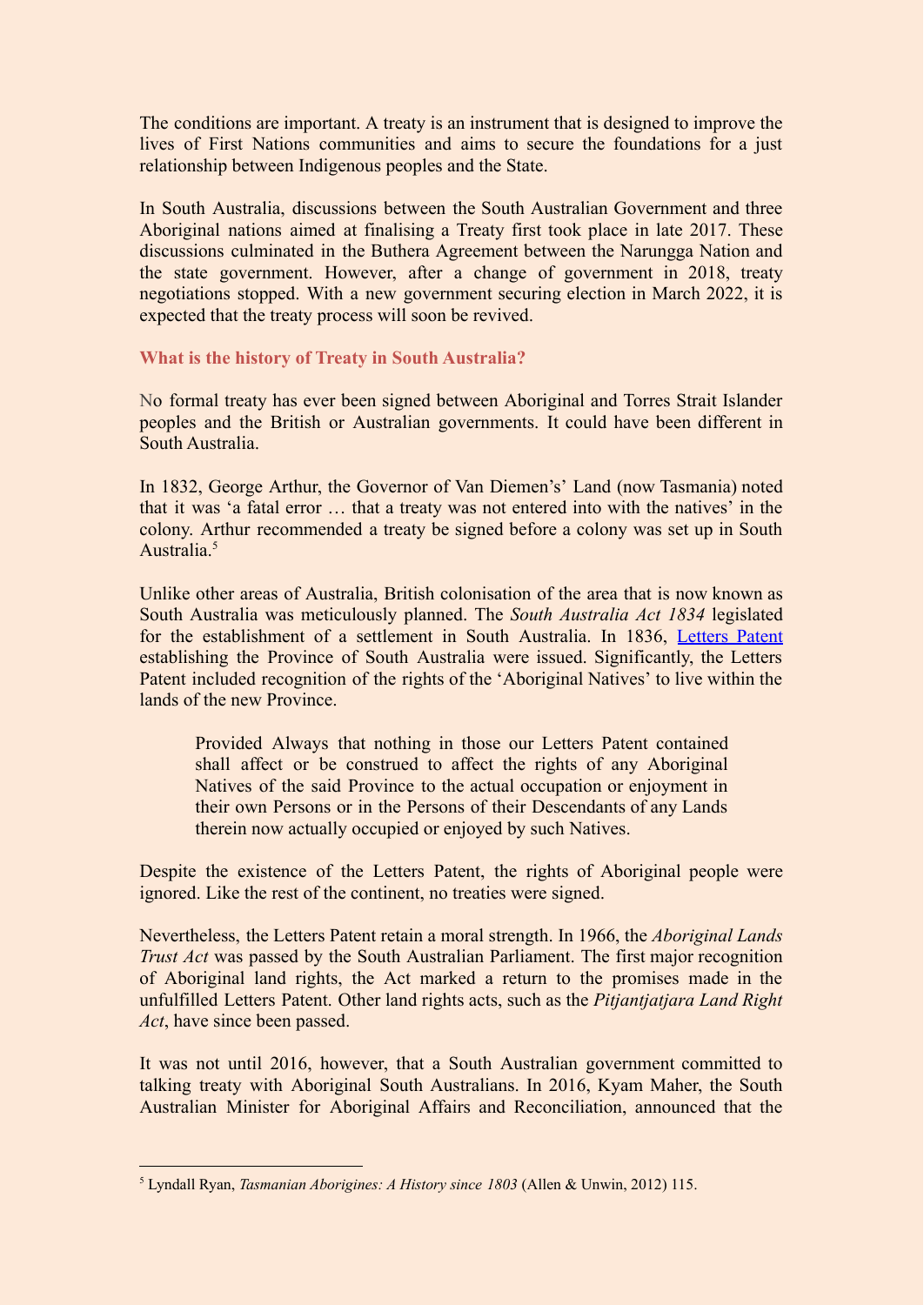state government would commit \$4.4 million over five years towards the establishment of up to 40 treaties across South Australia.

In February 2017, senior Kokatha and Mirning man, Dr Roger Thomas was appointed Treaty Commissioner for South Australia. The Treaty Commissioner had three functions:

- 1. Undertake broad consultation on a suitable framework to further Treaty negotiations between the South Australian Government and Aboriginal people of South Australia;
- 2. Provide advice to the Minister for Aboriginal Affairs and Reconciliation on a framework to Treaty negotiations, which could recognise the unique cultural identity of all Aboriginal people of South Australia; and
- 3. Facilitate conversations for a possible Treaty framework process between the Government and Aboriginal people of South Australia.

Dr Thomas led a two-stage consultation process.<sup>6</sup>

In April 2017, the Commissioner met with over 280 Aboriginal people around the state and received many written submissions. In an interim report, Dr Thomas noted a strong appetite for treaty. He also noted an apprehension within the Aboriginal community that any treaty process 'should not be rushed'.<sup>7</sup> A second stage of consultation was held between May – July 2017. Overall, the Commissioner met in person with over 600 Aboriginal people and received more than 280 written submissions.

In July 2017, Dr Thomas released his final report, proposing a framework for treaty negotiations. The South Australian government adopted Dr Thomas' framework, inviting Aboriginal nations in South Australia to submit expressions of interest to 'enter a new relationship' with the State.<sup>8</sup> Following this period, a newly established Aboriginal Treaty Advisory Committee recommended three Aboriginal nations — the Narungga, Adnyamathanha, and Ngarrindjeri nations — take part

In September 2017, the first negotiations in Australia between a government and an Indigenous nation explicitly understood as treaty discussions commenced between South Australia and the Ngarrindjeri nation.

In February 2018, the then Labor government signed the Buthera Agreement with the First Peoples of the Yorke Peninsula, the Narungga nation, committing the parties to a three-year process of negotiations.<sup>9</sup> That same month, the Ngarrindjeri Regional

<sup>6</sup> This material is drawn from Harry Hobbs and George Williams, 'Treaty-Making in the Australian Federation' (2019) 43(1) *Melbourne University Law Review* 178.

<sup>7</sup> Dr Roger Thomas, *Talking Treaty* (Office of the Treaty Commissioner, 21 July 2017) 5.

<sup>&</sup>lt;sup>8</sup> South Australian Native Title Services, 'Government Has Treaty Talks with Three SA Aboriginal Nations', (Summer 2018) *Aboriginal Way* 5.

<sup>9</sup> Lucy Kingston, 'SA Government Signs Buthera Agreement with Narungga Nation', *South Australian Native Title Services* (17 February 2018)

<sup>&</sup>lt;[https://www.nativetitlesa.org/aboriginalway/sa-government-signs-historic-buthera-agreement-withnar](https://www.nativetitlesa.org/aboriginalway/sa-government-signs-historic-buthera-agreement-withnarungga-nation) [ungga-nation>](https://www.nativetitlesa.org/aboriginalway/sa-government-signs-historic-buthera-agreement-withnarungga-nation), archived at <[https://perma.cc/645V-XYY3>](https://perma.cc/645V-XYY3).